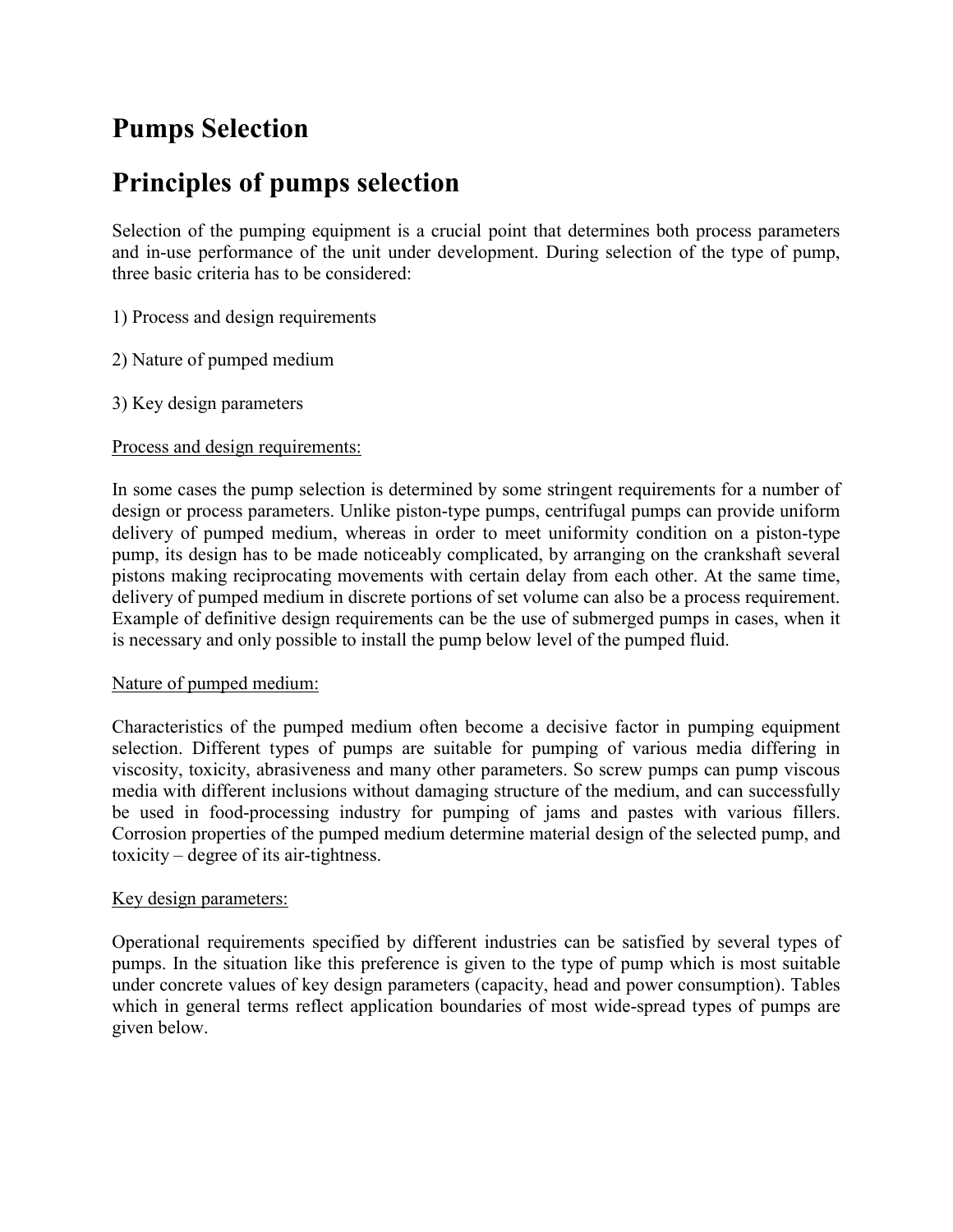# Field of application (selection) of pumps by the created head

| Under 10 m                                              | From 10<br>to $100 \text{ m}$ | From 100<br>to $1,000 \text{ m}$ | From 1,000<br>to 10,000 m | From 10,000 m<br>and over |
|---------------------------------------------------------|-------------------------------|----------------------------------|---------------------------|---------------------------|
| One-stage centrifugal pumps                             |                               |                                  |                           |                           |
|                                                         |                               | Multistage<br>centrifugal pumps  |                           |                           |
| Axial flow pumps (head is up to 20-<br>$30 \text{ m}$ ) |                               |                                  |                           |                           |
|                                                         | Piston pumps                  |                                  |                           |                           |
|                                                         | Screw pumps                   |                                  |                           |                           |
|                                                         |                               |                                  | Plunger pumps             |                           |
| Vortex pumps                                            |                               |                                  |                           |                           |

Fields of application (selection) of pumps by capacity

| Under $10 \text{ m}$ 3/h    | From 10<br>to $100 \text{ m}$ 3/h | From 100<br>to $1,000 \text{ m}$ 3/h | From 1,000<br>to 10,000 m3/h | From 10,000<br>m3/h and over |
|-----------------------------|-----------------------------------|--------------------------------------|------------------------------|------------------------------|
| One-stage centrifugal pumps |                                   |                                      |                              |                              |
|                             |                                   | Multistage centrifugal pumps         |                              |                              |
| <b>Axial flow pumps</b>     |                                   |                                      |                              |                              |
| Piston pumps                |                                   |                                      |                              |                              |
| <b>Screw pumps</b>          |                                   |                                      |                              |                              |
| Plunger pumps               |                                   |                                      |                              |                              |
|                             | Vortex pumps                      |                                      |                              |                              |

Only the pump which corresponds to all three groups of criteria can guarantee long-term and reliable operation.

# **Key design parameters of pumps**

Regardless of diversity of machines used for pumping of fluids and gases, a number of key parameters defining their functioning: capacity, power consumption and head can be singled out.

Capacity (delivery, flow rate) – volume of medium pumped by a pump per unit of time. It is denoted by letter  $Q$  and has dimension in  $m^3/h$ , l/s, etc. Flow rate quantity includes only factual volume of displaced fluid ignoring return leakages. The theoretical and factual flow rate ratio is expressed by volumetric efficiency quantity: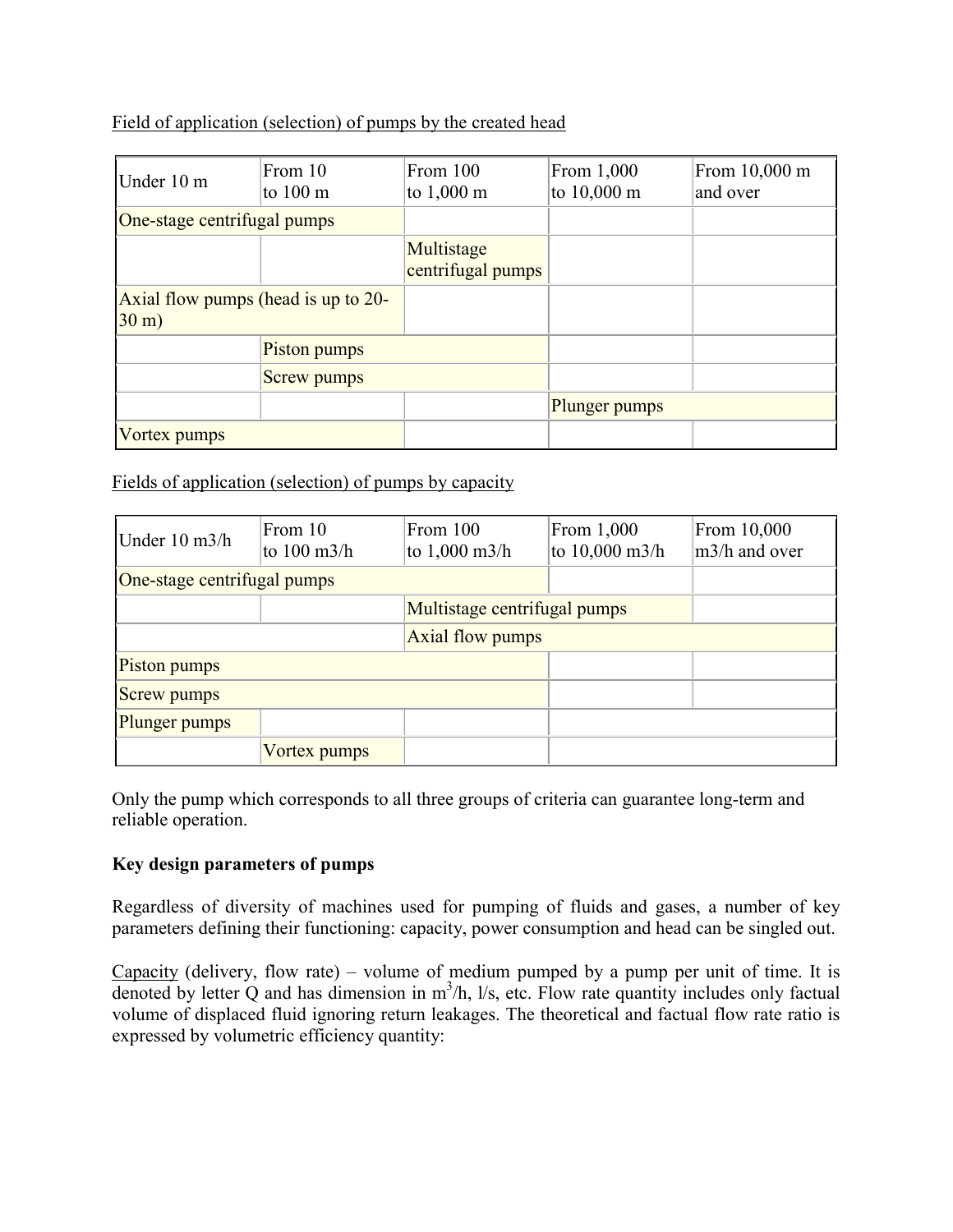But in modern pumps thanks to reliable sealing of pipelines and joints the factual capacity coincides with theoretical. In the majority of cases a pump is selected for the particular pipeline system and flow rate value is set in advance.

Head – energy imparted by pump to the pumped medium and attributed to unit of pumped medium mass. It is denoted by letter H and has dimension in meters. It should be clarified that the head is not geometrical characteristic and is not the height to which a pump can lift pumped medium.

Power consumption (shaft power) – power consumed by pump during operation. Power consumption differs from pump useful capacity consumed directly for imparting of energy to the pumped medium. Part of consumed power can be lost due to leakages, bearings friction, etc. Performance factor determines ratio between these quantities.

Calculation of these characteristic may vary for different types of pumps, which is associated with differences in their design and operating principles.

# **Calculation of performance capacity for different pumps**

The entire diversity of types of pumps can be divided into two main groups with calculation of performance capacity having fundamental distinctions. By operating principle the pumps are subdivided into non positive displacement and positive displacement pumps. In the first case medium is pumped due to dynamic forces that influence it, and in the latter case – through variation of volume of pump operating chamber.

# Non positive displacement pumps include:

- 1) Friction pumps (vortex, auger-type, disk, jet pumps, etc.)
- 2) Impeller pumps (axial-flow, centrifugal)
- 3) Electromagnetic pumps

Positive displacement pumps include:

- 1) Reciprocating pumps (piston and plunger, diaphragm pumps)
- 2) Rotary pumps
- 3) Impeller pumps

Formula used in calculation of performance capacity for most widely used types of pumps is given below.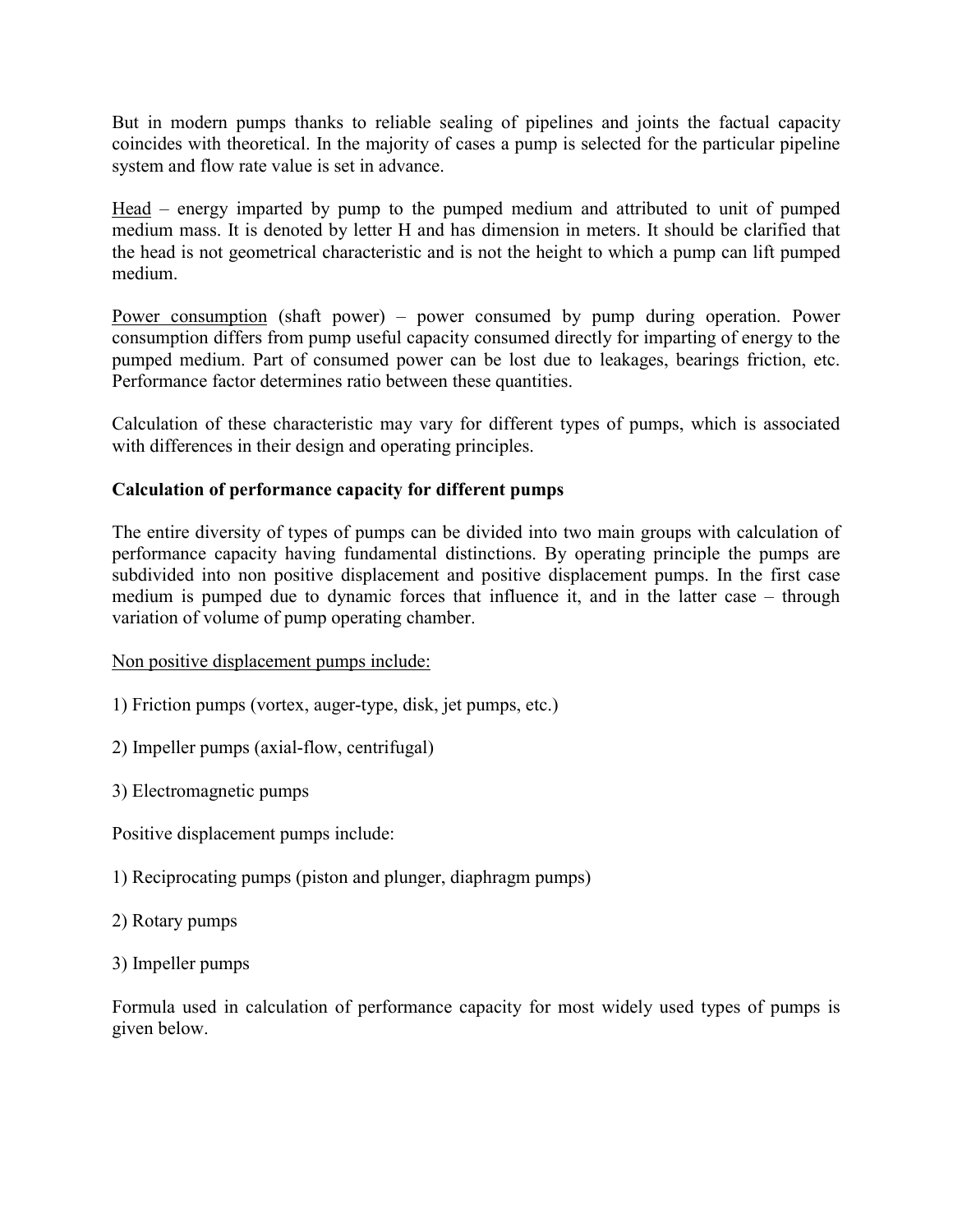

Piston pumps (positive displacement pumps)

The main operating component of the piston pump is cylinder in which piston is moving. The piston reciprocates by means of crank mechanism, thus providing consistent variation of operating chamber volume. In one complete turn of crank from the end point the piston makes full forward stroke (discharge) and reverse stroke (suction). During discharge in cylinder the piston creates overpressure, under the action of which suction valve opens and discharge valve closes, and fluid being pumped is delivered to the delivery pipeline. During suction reverse process takes place, during which vacuum is created in cylinder through piston backward movement; discharge valve closes preventing return flow of pumped fluid, and suction valve opens and cylinder is filled through it. Real performance capacity of piston pumps is somewhat different from theoretical, which is related to a number of factors, such as fluid leakages, degassing of gases dissolved in pumped fluids, delays in opening and closing of valves, etc.

For single-acting piston pump the flow rate formula will look like the following:

 $Q = F \cdot S \cdot n \cdot n_V$ 

Q – flow rate  $(m^3/s)$  $F$  – piston cross-sectional area, m<sup>2</sup> S –piston stroke length, m  $n$  – shaft rotation speed, s<sup>-1</sup>  $\eta_V$  – volumetric efficiency

For double-acting piston pump performance capacity, the formula will look slightly different, which is related to availability of piston rod reducing the volume of one of the cylinder operating chambers.

 $Q = F \cdot S \cdot n + (F-f) \cdot S \cdot n = (2F-f) \cdot S \cdot n$ 

 $Q$  – flow rate  $(m^3/s)$ 

- F piston cross-sectional area,  $m<sup>2</sup>$
- f rod cross-sectional area,  $m<sup>2</sup>$
- S piston stroke length, m
- $n -$  shaft rotation speed, s<sup>-1</sup>
- $\eta_V$  volumetric efficiency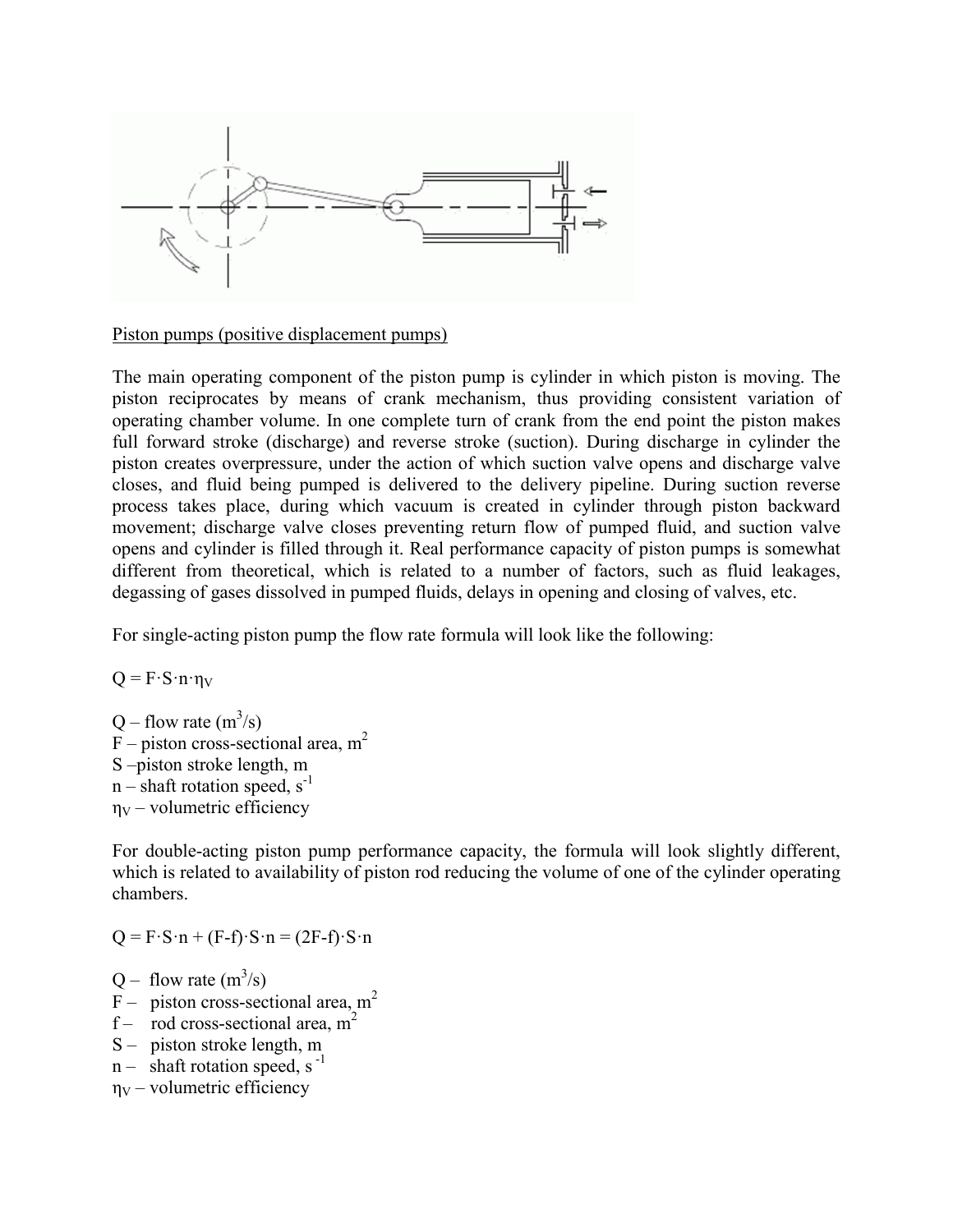With neglect of rod volume, general formula of piston pump performance capacity will look in the following way:

 $Q = N \cdot F \cdot S \cdot n \cdot \eta_V$ 

where  $N =$  number of actions made in one shaft revolution.

Gear pumps (positive displacement pumps)



In case of gear pumps role of the operating chamber is performed by space limited by two adjacent teeth of gear. Two gears with internal or external engagement are installed inside the body. Pumped medium is sucked into the pump by vacuum created between gears teeth going out of engagement. Teeth transfer fluid inside pump body, and then it is squeezed to discharge pipe at the time when teeth engage again. For flow of pumped fluid the gear pumps are provided with end and tooth tip clearances between body and gears.

Gear pump performance capacity can be calculated in the following way:

 $Q = 2 \cdot f \cdot z \cdot n \cdot b \cdot \eta_V$ 

Q – gear pump performance capacity,  $m^3/s$ f – cross-sectional area of space between adjacent gear teeth,  $m<sup>2</sup>$ z – number of gear teeth b – gear tooth length, m  $n$  – teeth rotation speed, s<sup>-1</sup>  $\eta_V$  – volumetric efficiency

There is also an alternative formula for calculation of gear pump performance capacity:

 $Q = 2 \cdot \pi \cdot D_H \cdot m \cdot b \cdot n \cdot \eta_V$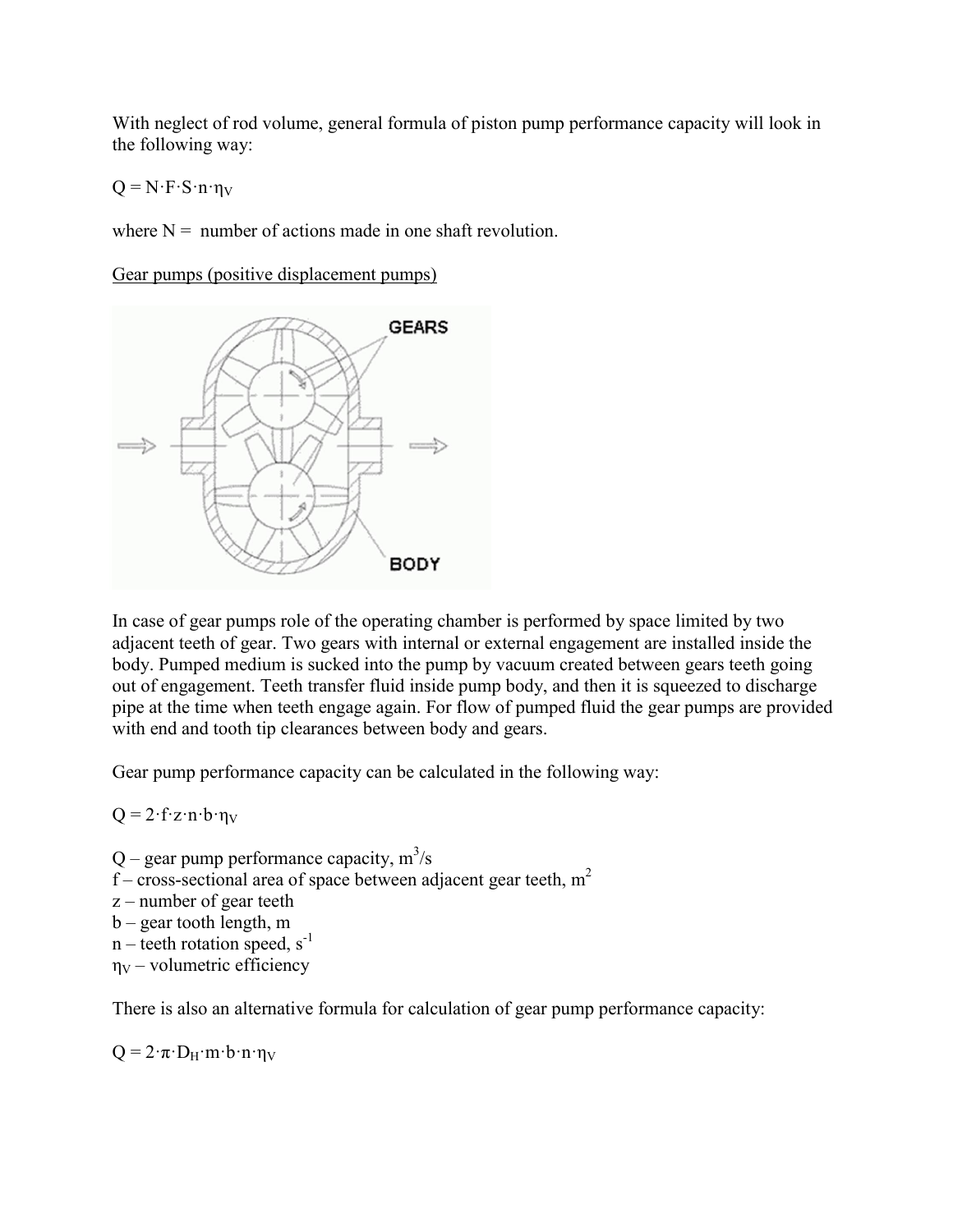Q – gear pump performance capacity,  $m^3/s$  $D_H$  – gear pitch diameter, m m – pitch of a gear, m b – gear width, m  $n -$  gear rotation speed,  $s^{-1}$  $\eta_V$  – volumetric efficiency

Screw pumps (positive displacement pumps)



In pumps of this type, medium is pumped by means of screw operation (single-screw pump), or several screws being in engagement, if the question is of multi-screw pumps. Profile of screws is selected in a way for the pump injection zone to be isolated from the suction zone. The screws are mounted inside the body in such way that during their operation enclosed space zones filled with pumped medium were formed limited by outline of screws and body, and moving towards injection zone.

Single-screw pump performance capacity can be calculated in the following way:

 $Q = 4 \cdot e \cdot D \cdot T \cdot n \cdot \eta_V$ 

Q – screw pump performance capacity,  $m^3/s$ 

e – eccentricity, m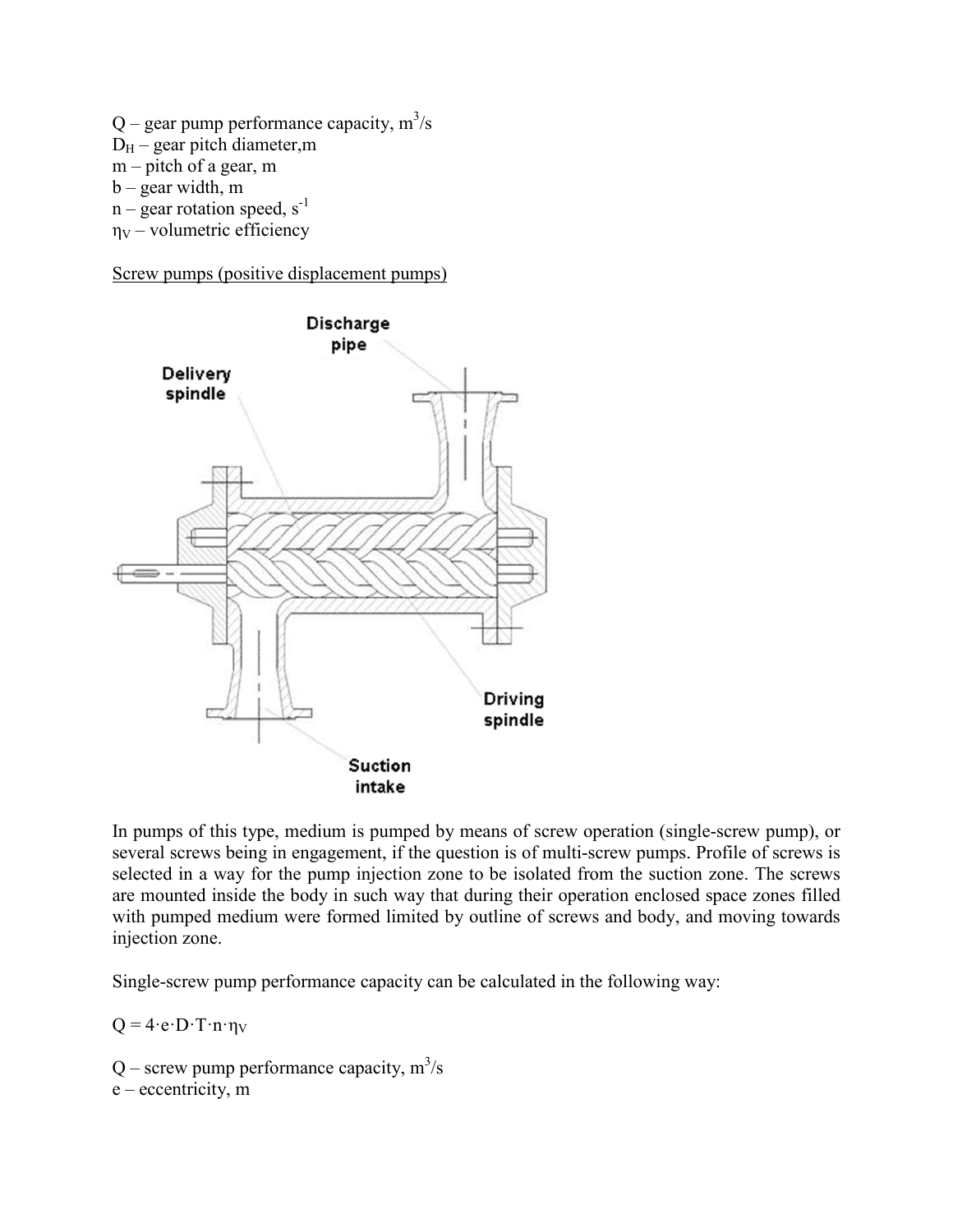D – diameter of rotor screw, m T – pitch of stator screw surface, m  $n$  – rotor rotation speed,  $s^{-1}$  $\eta_V$  – volumetric efficiency

## Centrifugal pumps



Centrifugal pumps are one of the most numerous representatives of non- positive displacement pumps that are widely used. The working member of centrifugal pumps is put on shaft impeller provided with blades enclosed between disks and mounted inside spiral-shaped body.

Impeller rotation creates centrifugal force affecting the mass of pumped media inside the impeller, and imparts to it part of kinetic energy passing then into potential energy of head. When this happens the vacuum created in the impeller provides continuous delivery of pumped medium from suction pipe. It is important to note that before starting operation the centrifugal pump should be first filled with the pumped medium, as otherwise suction force will not be sufficient for proper pump operation.

Centrifugal pump may have not one working mechanism, but several. In this case the pump is called multistage. In terms of design it is distinguished by having several impellers on the shaft at a time, and fluid successively passes through each of them. Having one and the same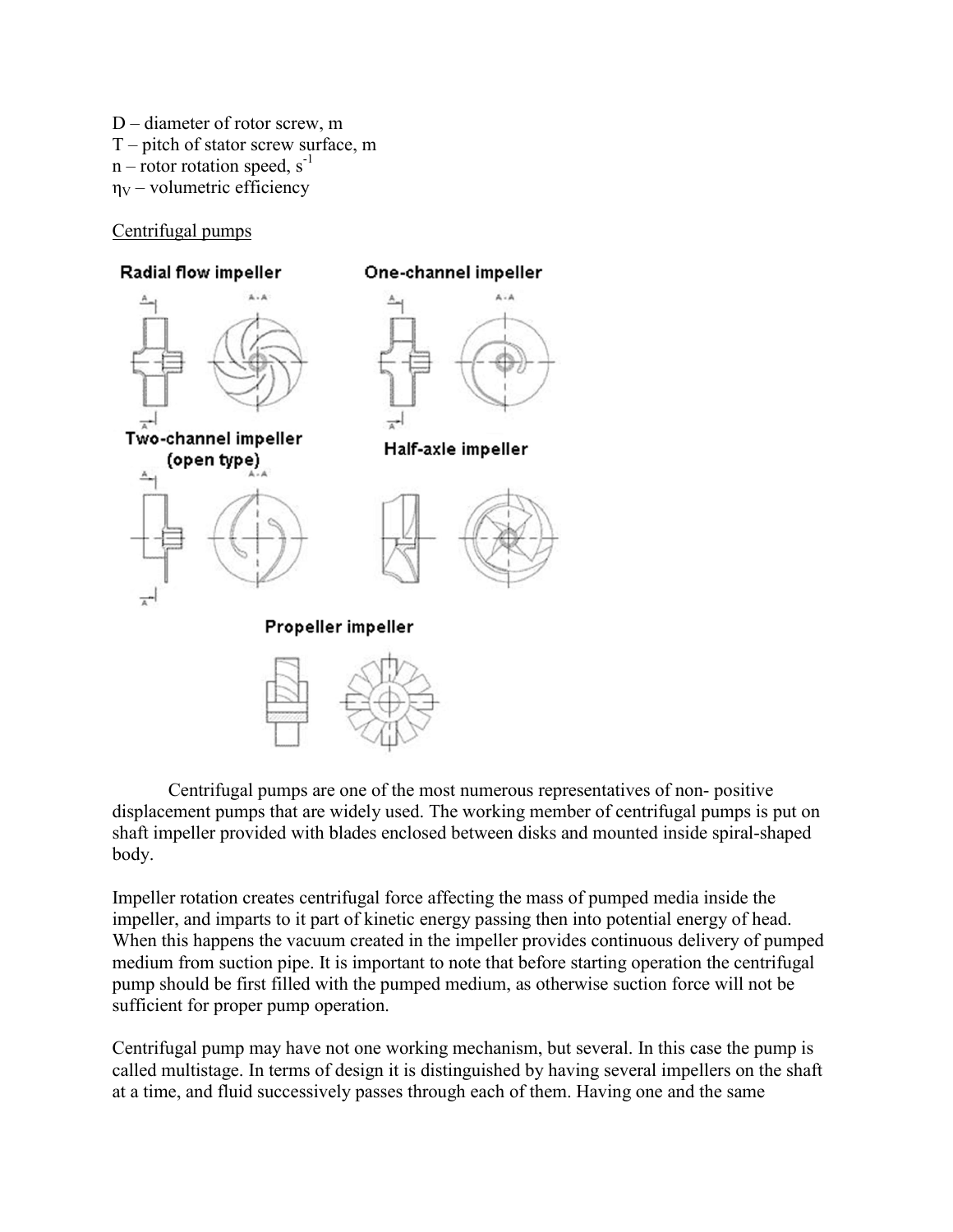performance capacity the multistage pump will create greater head as against single-stage pump analogous to it.



Centrifugal pump performance capacity can be calculated in the following way:

 $Q = b_1 \cdot (\pi \cdot D_1 - \delta \cdot Z) \cdot c_1 = b_2 \cdot (\pi \cdot D_2 - \delta \cdot Z) \cdot c_2$ 

Q – centrifugal pump performance capacity,  $m^3/s$  $b_{1,2}$  – widths of impeller pass through diameters  $D_1$  and  $D_2$ ,m  $D_{1,2}$  – inlet external diameter (1) and impeller external diameter(2), m δ –thickness of blades, m Z – number of blades  $C_{1,2}$  – radial components of absolute velocities at impeller inlet (1) and its outlet (2), m/s

# **Calculation of head**

As it was stated above, the head is not geometrical characteristic and cannot be identified with height to which pumped fluid has to be lifted. The required head value is composed of several summands, with each of them having its own physical sense.

General formula of head calculation (diameters of suction and discharge pipes are taken as equal):

 $H = (p_2-p_1)/(\rho \cdot g) + H_r + h_\text{H}$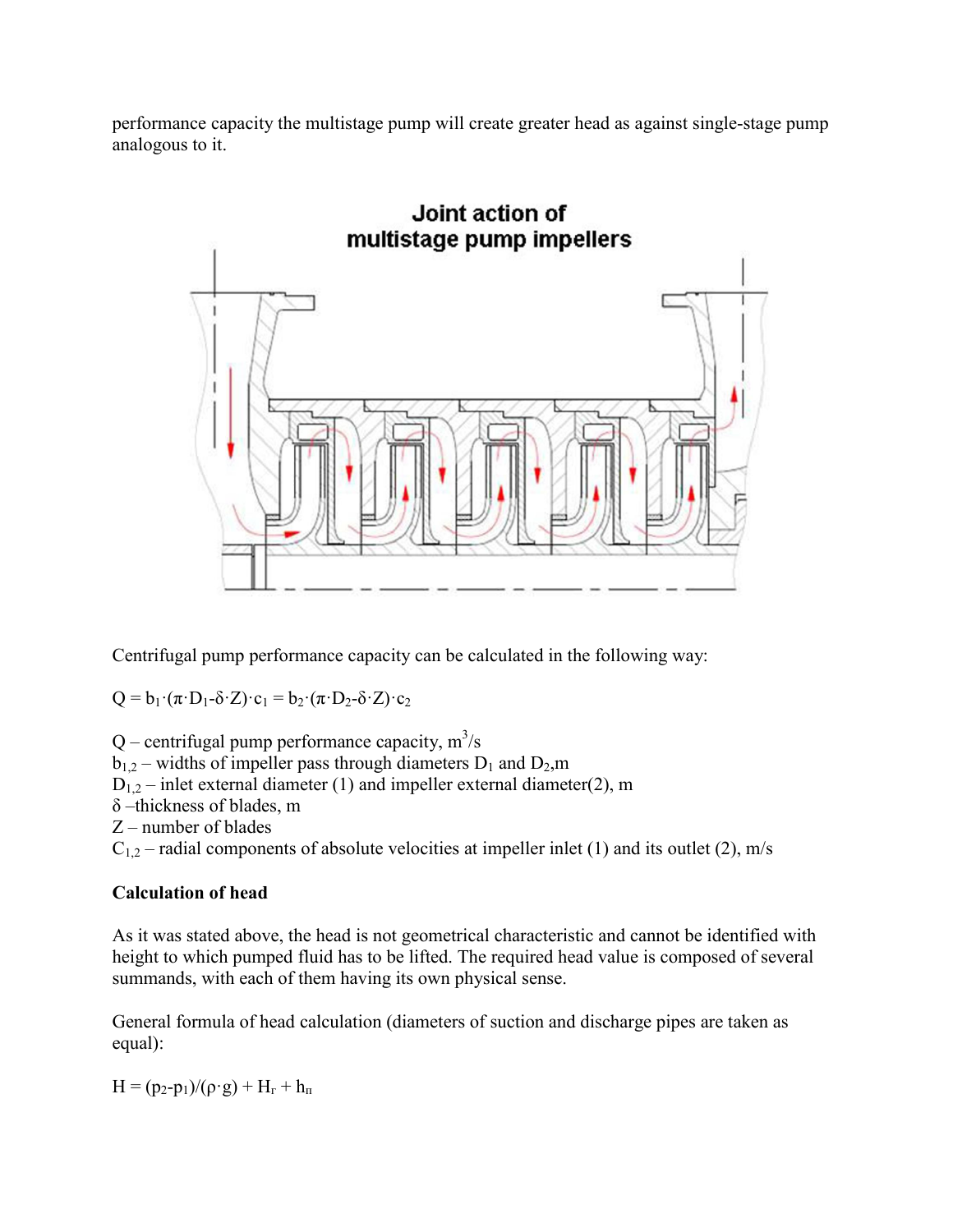$H$  – head, m  $p_1$  – intake tank pressure, Pa  $p_2$  – receiving tank pressure, Pa  $\rho$  – density of the pumped medium, kg/m<sup>3</sup>  $g$  – gravity acceleration, m/s<sup>2</sup>  $H_r$  – geometrical height of the pumped medium lift, m  $h_{\rm n}$  – head overall loss, m

The first of summands of head calculation formula represents drop of pressures which should be overcome in the process fluid pumping. Occasionally, pressures  $p_1$  and  $p_2$  may coincide, with head created by pump spent on lifting fluid to certain height and overcoming the resistance.

The second summand characterizes geometrical height to which the pumped fluid has to be lifted. It is important to note that during determination of this quantity geometry of pressure pipeline which may have several lifts and falls is not taken into account.

The third summand characterizes drop of created head depending on characteristics of the pipeline through which medium is pumped. Real pipelines will inevitably exhibit resistance to fluid flow. In order to surmount it one needs to have head margin. Total resistance is composed of pipeline friction losses and losses due to local resistances, like pipe turns and branches, gate valves, passage widening and contraction, etc. Overall pipeline head losses are calculated by the formula:

$$
H_{o6} = H_T + H_{MC} = (\lambda \cdot l)/d_3 \cdot [w^2/(2 \cdot g)] + \sum \zeta_{MC} \cdot [w^2/(2 \cdot g)] = ((\lambda \cdot l)/d_3 + \sum \zeta_{MC}) \cdot [w^2/(2 \cdot g)]
$$

 $H_{\text{o6}}$  – head overall losses made up of pipe friction losses  $H_{\text{r}}$  and local resistance losses  $H_{\text{mc}}$  $\lambda$  – friction coefficient l – pipeline length, m  $d_{\theta}$  – pipeline equivalent diameter, m  $w$  – flow rate, m/s  $g$  – gravity acceleration, m/s<sup>2</sup>  $[w^2/2(g)]$  – velocity head, m  $\sum \zeta_{MC}$  – sum of all coefficients of local resistances

### **Calculation of pump power consumption**

Several kinds of power are singled out according to transmission losses taken into account by different efficiency coefficients. Power spent directly on transmission of pumped fluid energy is calculated by the formula:

 $N_{\Pi} = \rho \cdot g \cdot Q \cdot H$ 

 $N_{\Pi}$  – useful power, W  $\rho$  – density of the pumped medium, kg/m<sup>3</sup>  $g$  – gravity acceleration, m/s<sup>2</sup>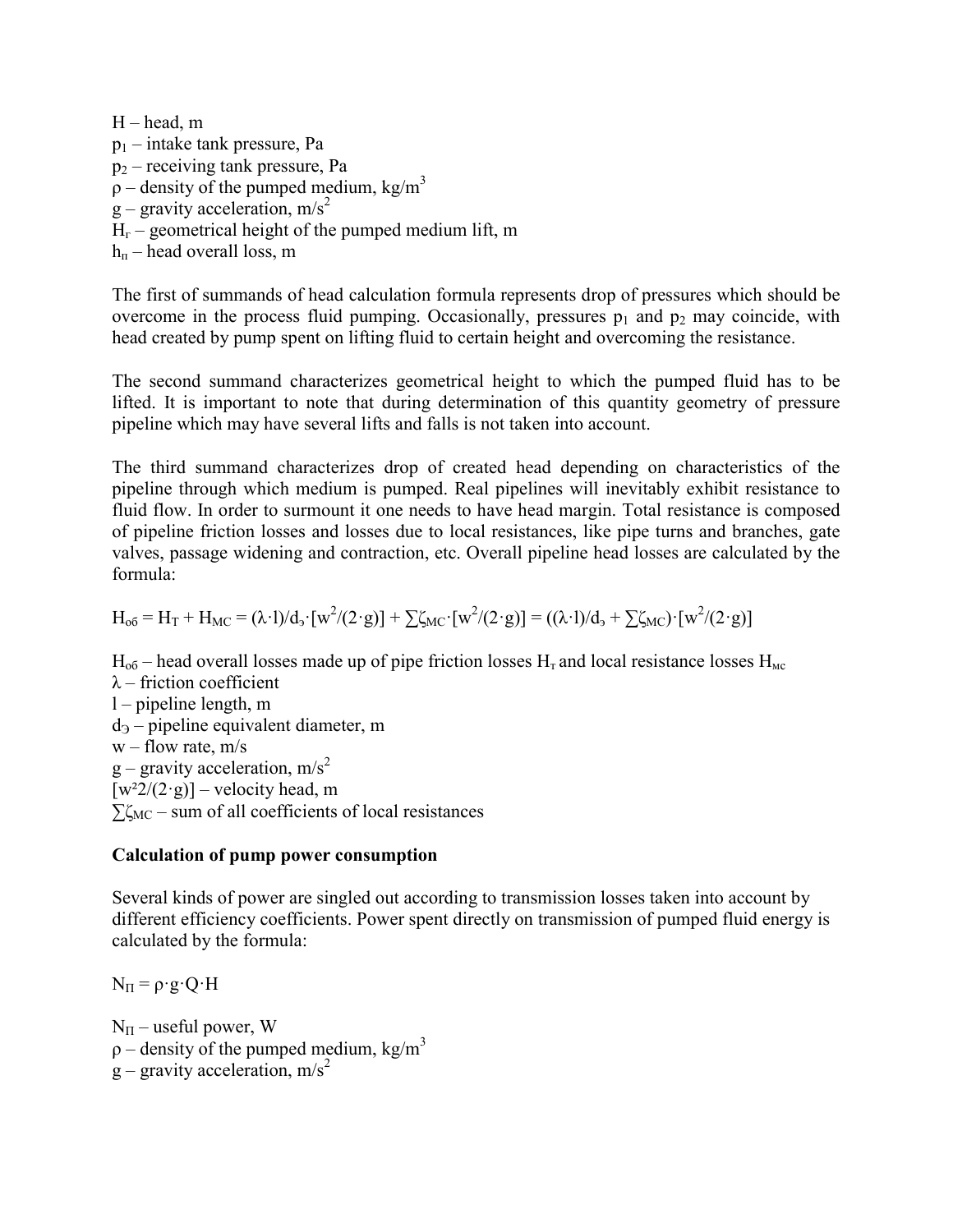$Q$  – flow rate,  $m^3/s$  $H$  – total head, m

Power developed on pump shaft is larger than the useful one, and its excess is consumed for compensation of pump power losses. Interrelation between useful power and shaft power is set by pump efficiency. The pump efficiency includes leakages through seals and openings (volumetric efficiency), losses of head while pumped medium is flowing inside pump (hydraulic efficiency), and friction losses between moving parts of the pump, such as bearings and glands (mechanical efficiency).

 $N_B = N_{\Pi}/n_H$ 

 $N_B$  – power on pump shaft, W  $N_{\Pi}$  – useful power, W  $\eta_H$  – pump efficiency

In its turn, power developed by motor exceeds the shaft power, which is necessary to compensate for energy losses in its transmission from motor to pump. Electric motor power and shaft power are linked by efficiencies of transmission and motor.

 $N_{\rm H} = N_{\rm B}/(\eta_{\rm H} \cdot \eta_{\rm H})$ 

 $N<sub>H</sub>$  – motor power consumption, W  $N_B$  – shaft power, W  $\eta_{\Pi}$  – transmission efficiency  $\eta_H$  – motor efficiency

Final motor generating capacity is calculated from motor power with regard to potential overload during start up.

 $N_y = \beta \cdot N_{\pi}$ 

 $N_y$  – motor generating capacity, W  $N<sub>H</sub>$  – motor power consumption, W *β –* power safety margin

Power safety margin can be tentatively selected from the table below:

| N, kW |           |             | Under 1   From 1 to 5   from 5 to 50   Over 50 |  |
|-------|-----------|-------------|------------------------------------------------|--|
|       | $2 - 1.5$ | $1.5 - 1.2$ | $1.2 - 1.15$                                   |  |

### **Extreme suction head (for centrifugal pump)**

Centrifugal pump suction occurs due to pressure differential between vessel from which pumped medium is taken, and impeller blades. Excessive increase of pressure differential may result in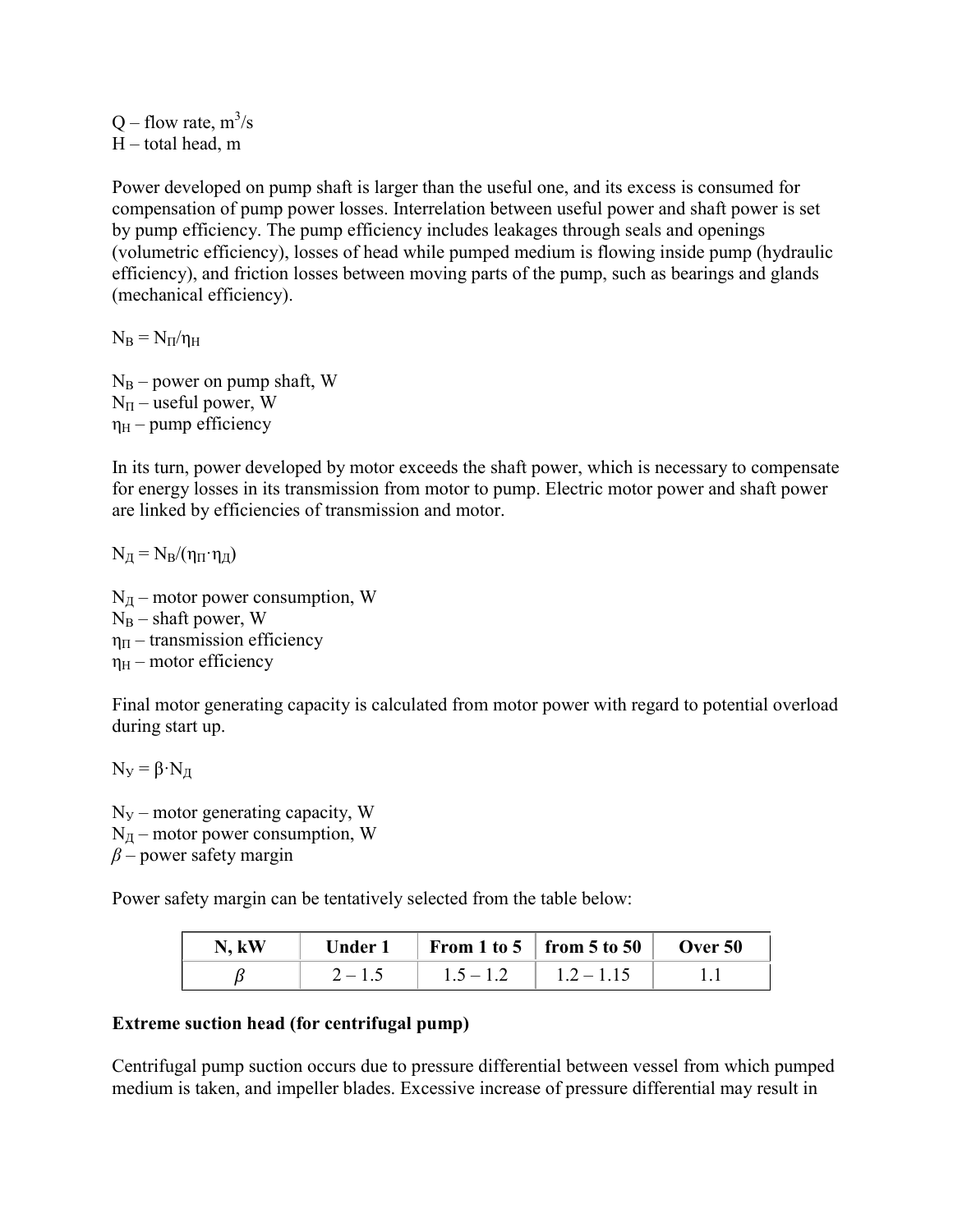the occurrence of cavitation – process when pressure drops down to value at which fluid boiling temperature lowers below pumped medium temperature and it starts to evaporate in flow space forming multiple bubbles. Bubbles are carried away by stream further downstream where under action of building up pressure they are condensed and collapse, accompanied with multiple hydraulic shocks that negatively tell on pump service life. In order to avoid negative influence of cavitation the suction head of centrifugal pump has to be limited.



Geometric suction head can be determined by the formula:

 $h_r = (P_0 - P_1)/(\rho \cdot g) - h_{cB} - w^2/(2 \cdot g) - \sigma \cdot H$ 

 $h_{\Gamma}$  – geometric suction head, m  $P_0$  – intake tank pressure, Pa  $P_1$  – pressure of the impeller blades, Pa  $p$  – pumped medium density, kg/m<sup>3</sup>  $g -$  gravity acceleration, m/s<sup>2</sup>  $h_{\text{CB}}$  – losses due to overcoming suction pipeline hydraulic resistance, m  $w^{2}/(2 \cdot g)$  – suction pipeline velocity head, m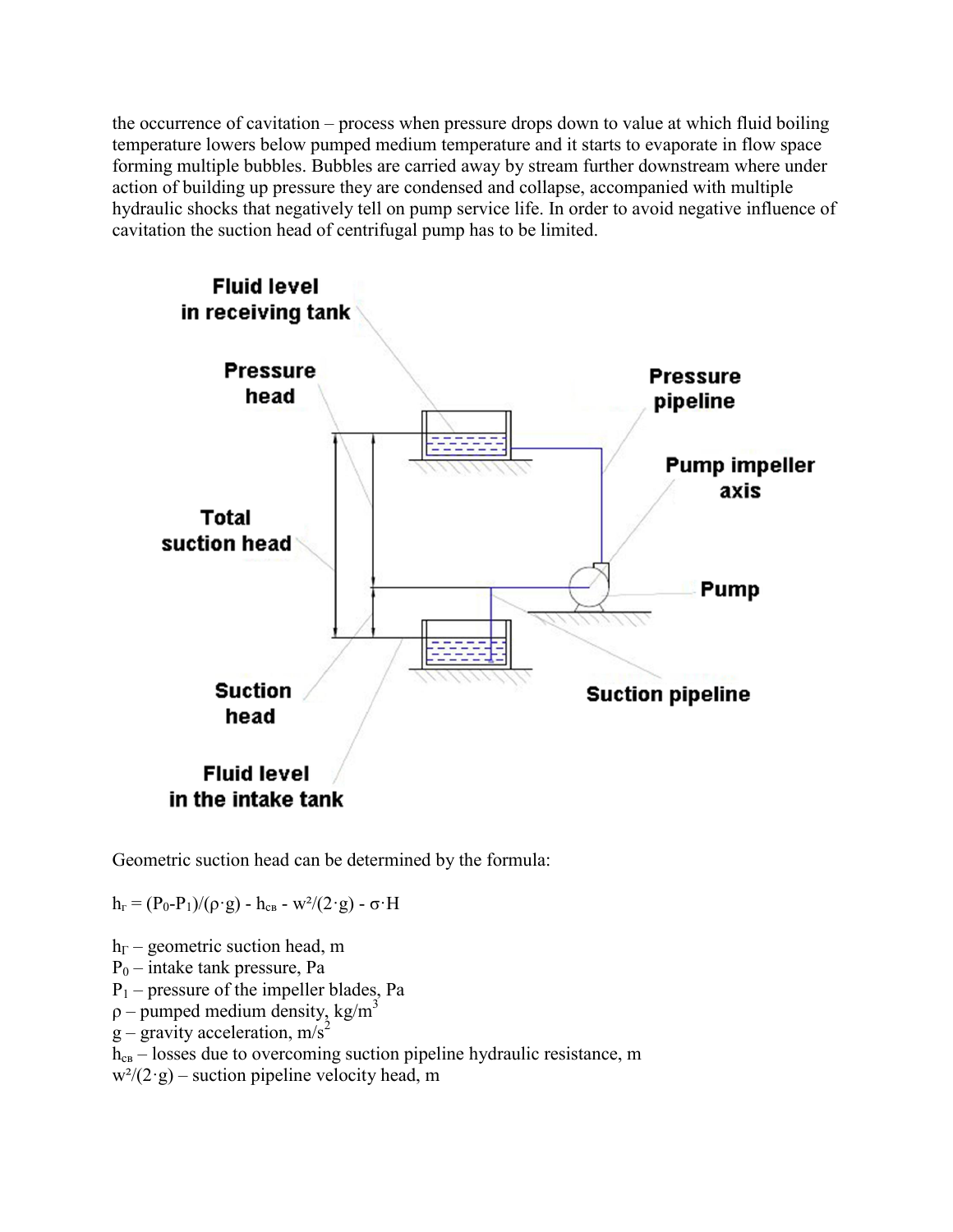σ\*H – added resistance losses proportional to head, m where  $\sigma$  – cavitation factor, H – head created by pump

Cavitation factor can be calculated by the empirical formula:

 $\sigma = \left[ \left( \text{n} \cdot \sqrt{\text{Q}} \right) / \left( 126 \text{H}^{4/3} \right) \right]^{4/3}$ 

σ – cavitation factor  $n$  – impeller rotation speed,  $s^{-1}$  $Q$  – pump performance capacity,  $m^3/s$ Н – created head, m

There is also formula for centrifugal pumps for calculation of head margin providing absence of cavitation:

 $H_{\text{KR}} = 0.3 \cdot (Q \cdot n^2)^{2/3}$ 

 $H_{KB}$  – head margin, m Q – centrifugal pump performance capacity,  $m^3/s$  $n$  – impeller rotation speed, s<sup>-1</sup>

# **Example 1**

Single-action plunger pump provides pumped medium flow rate of  $1 \text{ m}^3/\text{h}$ . Plunger diameter is 10 cm, and stroke length is 24 cm. Working shaft rotation speed is 40 rpm. Find the pump volumetric efficiency.



Solution:

Plunger cross-sectional area:

 $F = (\pi \cdot d^2)/4 = (3.14 \cdot 0.1^2)/4 = 0.00785$  m<sup>2</sup>2

Efficiency is expressed from the formula of plunger pump flow rate: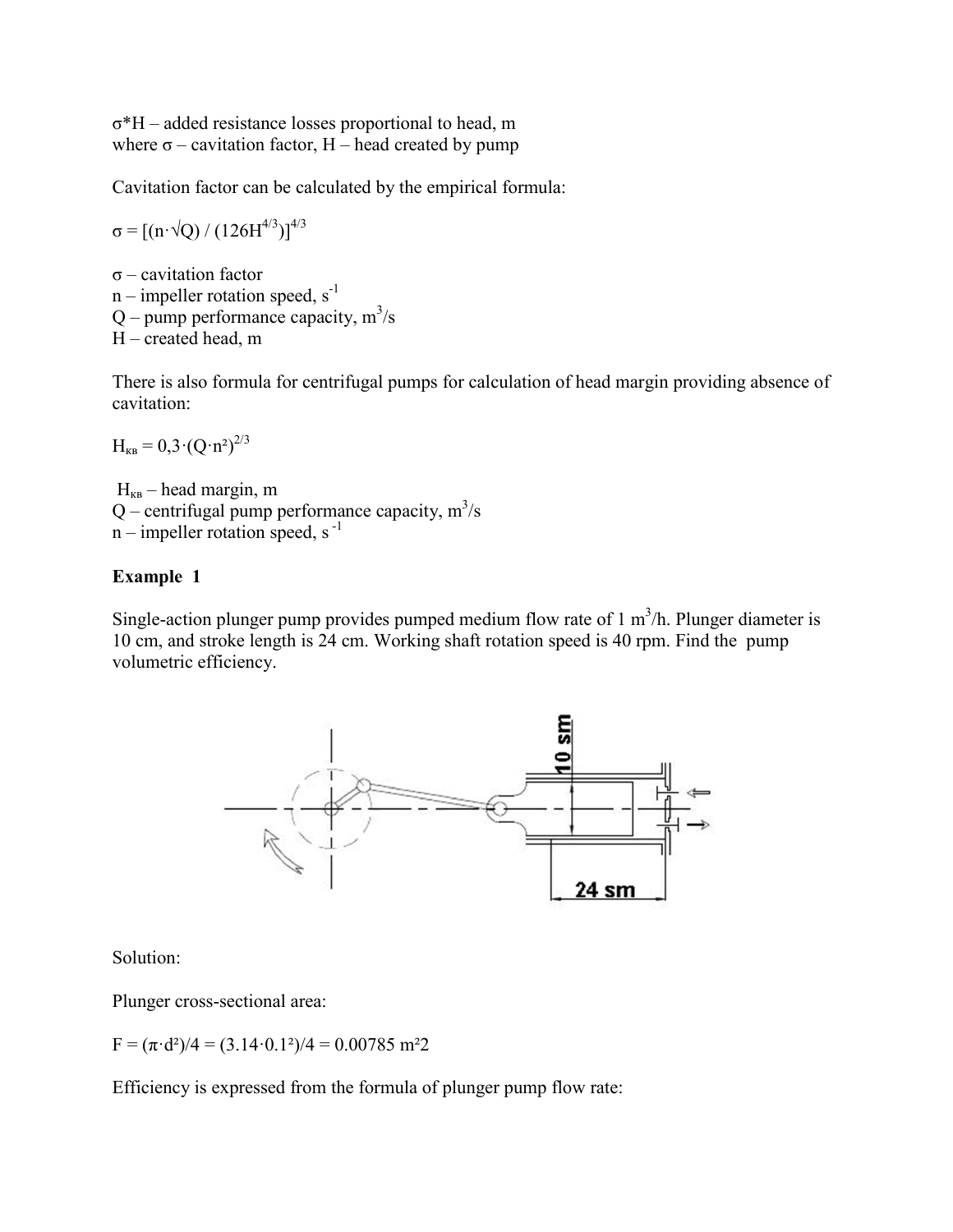$\eta_V = Q/(F \cdot S \cdot n) = 1/(0,00785 \cdot 0,24 \cdot 40) \cdot 60/3600 = 0,88$ 

### **Example 2**

Double-action two-piston pump creates head of 160 m in pumping oil having density 920 kg/m<sup>3</sup>. Piston diameter is 8 cm, rod diameter – 1 cm, and piston stroke length equals to 16 cm. Working shaft rotation speed equals to 85 rpm. Calculate required power of electric motor (pump and electric motor efficiency should be taken as 0.95, and adjusting coefficient 1.1).



Solution:

Cross-sectional areas of piston and rod are:

 $F = (3,14.0.08^2)/4 = 0.005024$  m<sup>2</sup>

 $F = (3.14 \cdot 0.01^2)/4 = 0.0000785$  m<sup>2</sup>

Pump performance capacity is:

 $Q = N \cdot (2F - f) \cdot S \cdot n = 2 \cdot (2 \cdot 0.005024 - 0.0000785) \cdot 0.16 \cdot 85/60 = 0.0045195 \text{ m}^3/\text{h}$ 

Then we find pump useful power:

 $N_{\text{II}}$  = 920.9.81.0.0045195.160 = 6526.3 W

Taken into account efficiency and adjusting coefficient we obtain final installed power: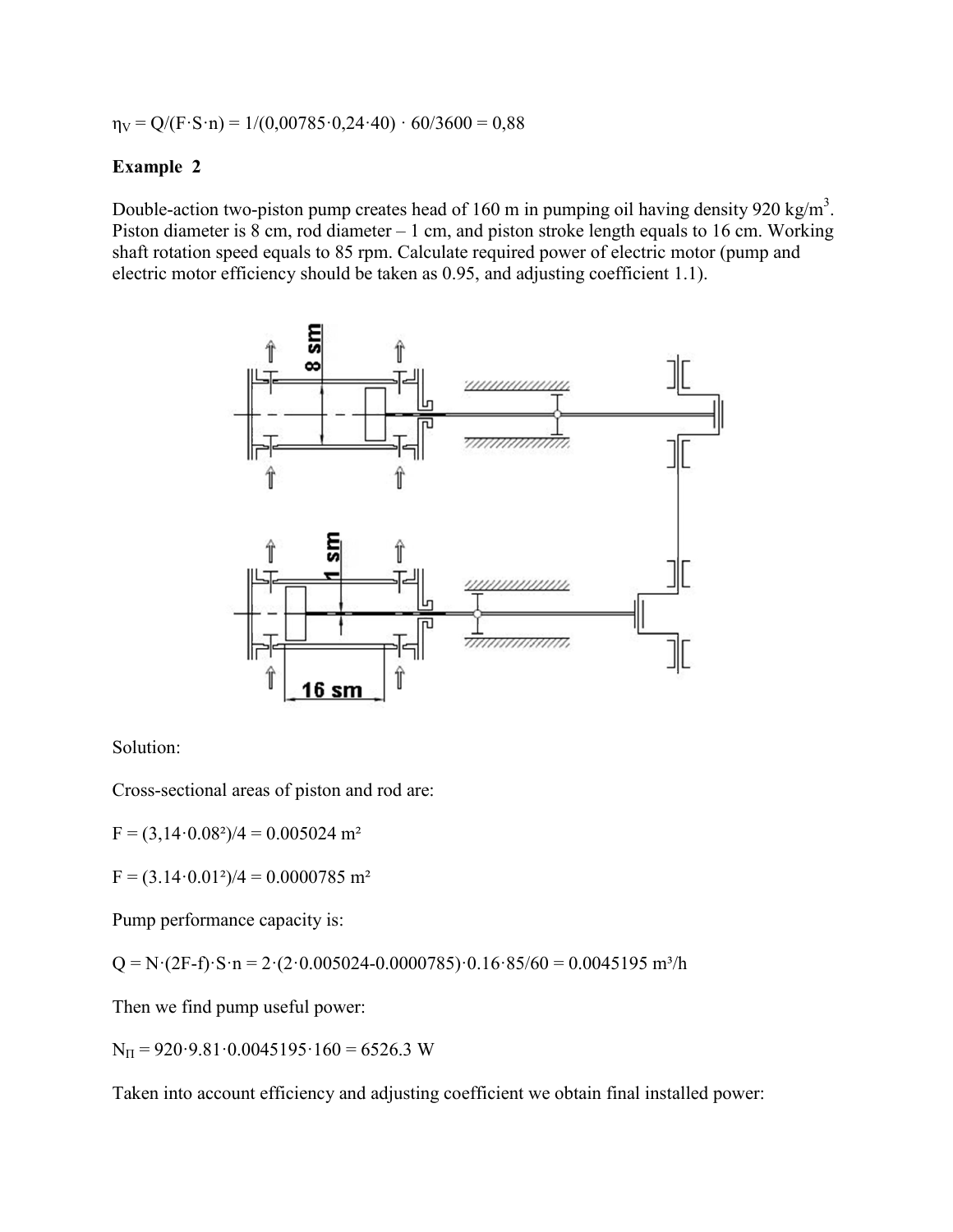$N_{VCT} = 6526.3/(0.95 \cdot 0.95) \cdot 1.1 = 7954.5 W = 7.95 kW$ 

# **Example 3**

Three-piston pump is pumping fluid with density of  $1,080 \text{ kg/m}^3$  from open tank to vessel under pressure 1.6 bar with flow rate of 2.2 m<sup>3</sup>/hour. Geometric head of fluid lift is 3.2 meters. Useful power consumed for fluid pumping is 4 kW. Find the head loss .

Solution:

We find head created by pump from the formula of useful power:

 $H = N_{\text{H}}/(\rho \cdot g \cdot O) = 4000/(1080 \cdot 9.81 \cdot 2.2) \cdot 3600 = 617.8 \text{ m}$ 

We substitute found head value in the formula of the head expressed in difference of pressures, and find sought quantity

 $h_n = H - (p_2 - p_1) / (\rho \cdot g) - H_r = 617.8 - ((1.6 - 1) \cdot 10^5) / (1080 \cdot 9.81) - 3.2 = 69.6$  m

## **Example 4**

Real screw pipe performance capacity is  $1.6 \text{ m}^3/h$ . Pump geometrical characteristics are: eccentricity – 2 cm; rotor diameter – 7 cm; pitch of rotor screw surface – 14 cm. Rotor rotation speed equals to 15 rpm. Find the Pump volumetric efficiency.

Solution:

We express sought quantity from the formula of screw pump performance capacity

 $\eta_V = Q/(4 \cdot e \cdot D \cdot T \cdot n) = 1.6/(4 \cdot 0.02 \cdot 0.07 \cdot 0.14 \cdot 15) \cdot 60/3600 = 0.85$ 

# **Example 5**

Calculate head, flow rate and useful power of centrifugal pump pumping low-viscosity fluid with density of 1020 kg/m<sup>3</sup> from tank with overpressure 1.2 bar to tank with overpressure 2.5 bar along given pipeline with pipe diameter 20 cm. Total pipeline length (summarily with equivalent length of local resistances) equals to 78 m (friction coefficient is accepted as equal to 0.032). Difference of reservoirs heads is 8 meters.